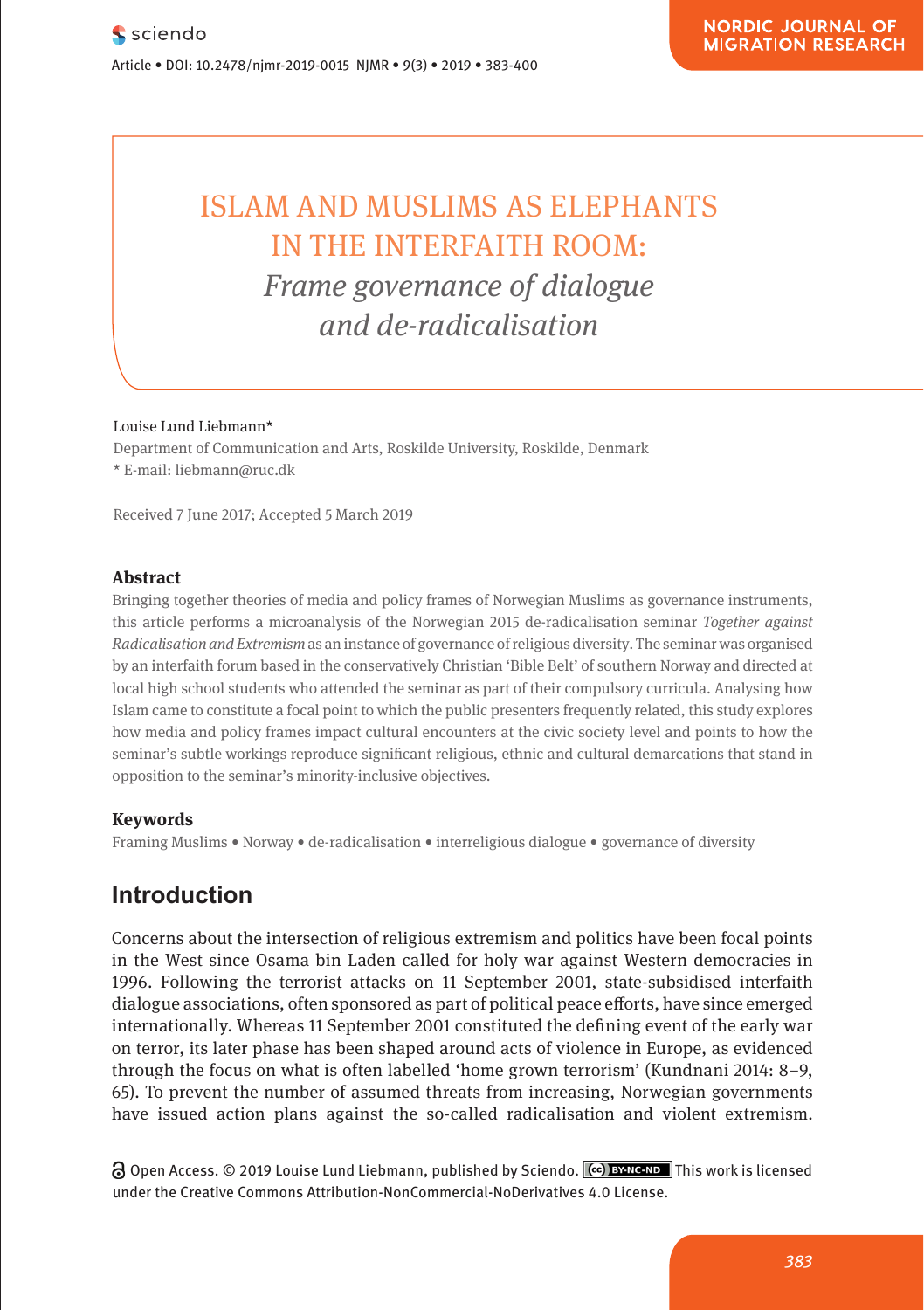Notably, while the preventive measures against violent extremism single-handedly have been seen as a security service task, the latest Norwegian action plan from 2014 posits civil society actors such as faith communities and interfaith dialogue platforms as central partakers within various de-radicalisation efforts (Winswold, Mjelde & Loga 2017: 7).

In contemporary Norway, de-radicalisation efforts constitute a variety of political measures that embrace interfaith organisations. Yet, few studies focus on how civil society communities navigate these, ultimately, political measures or the central media and policy presumptions crosscutting civil society initiatives. Additionally, no studies deal with the Norwegian merging of public authorities with civil society associations in the growing deradicalisation industry.<sup>1</sup> The present article seeks to address this gap by exploring a deradicalisation seminar held in the auspices of a local branch of a nationwide and nationally recognised interfaith organisation, Forum for Religious and Life Stances in Kristiansand (Forum for Tro og Livssyn [FTL]). Doing so, the concept of governance of diversity is important. By governance of diversity, I refer to the social practices of addressing, supporting and framing ethno-religious minorities in certain ways. Dominant frames are remediated in a variety of social settings (for Scandinavian case studies on this topic, see Lundby 2018) and shape the ways in which diversity is managed in public events and in everyday social interactions. A fundamental theoretical premise is that frames direct our perception, thought and action during social and media events (Goffman 1974: 10–11) for which reason control and distribution of frames is a prime concern in the operation and analysis of governance of diversity. As framing inhabits power exertions (Entman 1993: 52), framing processes inadvertently bring about embedded forms of governance that can be analytically procured.

New approaches to governance direct attention to various modes of regulation that span a continuum from public authority to societal and individual self-governance. Focussing on the governance of minority religion and the conduct of cultural citizenship, the present article critically engages with how media and policy influence interreligious dialogue. More precisely, the article explores how FTL, a civil society association, organises a deradicalisation event, how Islam and Muslims are portrayed during this event and how media and policy frames shape the event. The article asks: what part do media and policy frames play in the set-up of this de-radicalisation measure and which mechanisms of inclusion versus exclusion does the merging of interfaith dialogue and de-radicalisation measures promote? By exploring this question, the article provides a micro-scale analysis of an instance of religious diversity management in contemporary Norway. Such governance perspective in combination with framing theory has hitherto not been widely used in studies of regulation of religious diversity (Maussen & Bader 2011: 15).

Methodologically, the study is based on participant observation during the first half of the two-day de-radicalisation seminar held in September 2015 and on interviews with 26 individuals active in various interreligious forums in Norway. A total of 12 interviews were conducted with FTL members including one with the FTL chairman. During 2015 and 2016, I attended the monthly FTL public interfaith meetings and was invited by the FTL chairman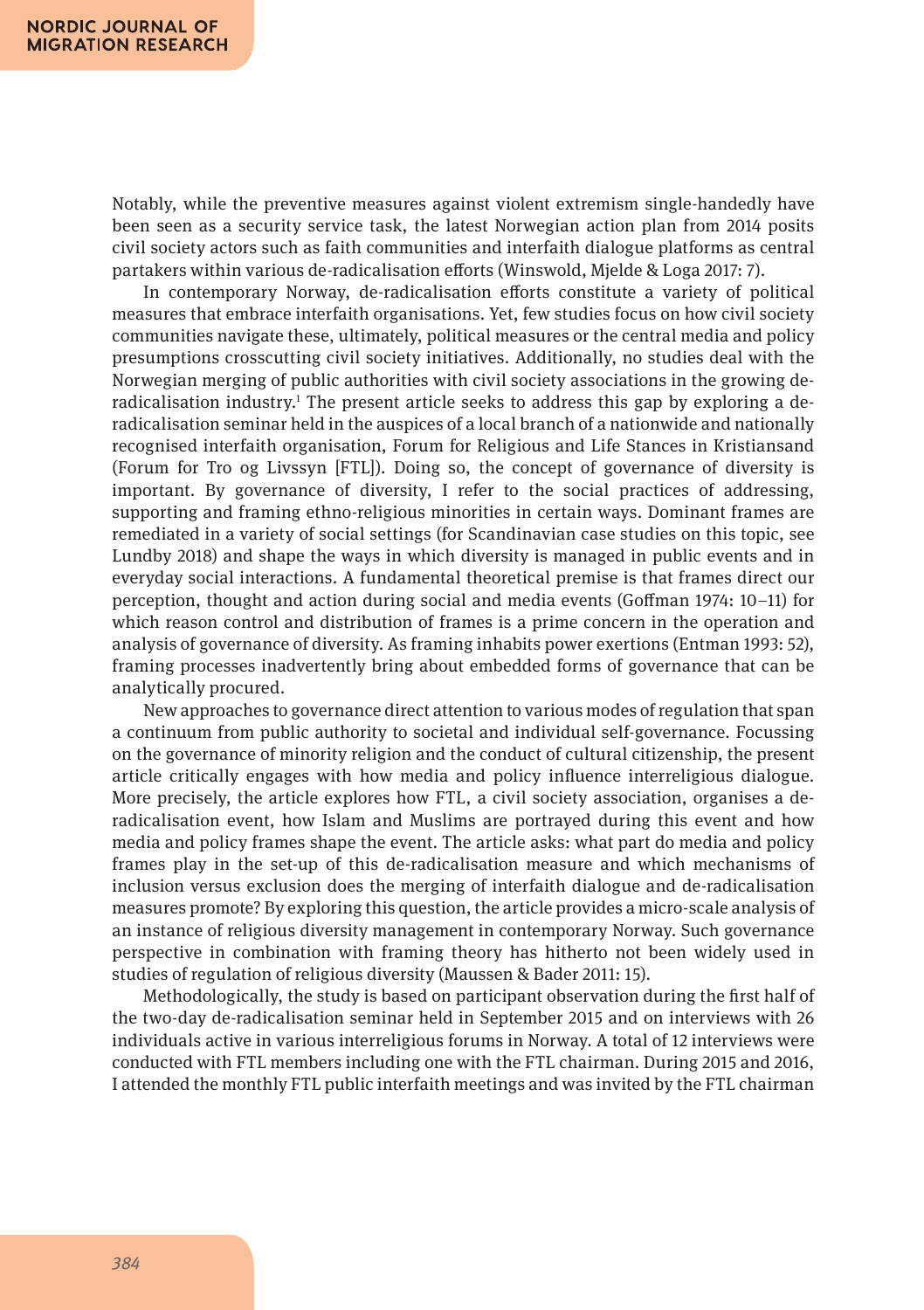to attend the de-radicalisation seminar in question. Furthermore, policy documents, organisational documents and media representations are part of the analysis.

# **Interreligious dialogue in Norway**

In Norway, organised interfaith work began in the 1980s and ever since the efforts have become more widespread and institutionalised. Even though these efforts receive public funding today, organised interfaith initiatives have from their inception been concerned with special-interest politics centred on equality between minority religions and life stance communities versus the now secular state and the majority church, the Lutheran Church of Norway (Brottveit, Gresaker & Hoel 2015: 7ff.). Today, the Council for Religious and Life Stance Communities (Samarbeidsrådet for tros- og livsynsamfunn [STL]) constitutes the most central and unifying interfaith community nationally with eight local offshoots across the country plus a youth network. The efforts of STL are wide ranging, and they include policy work and dialogue initiatives.

In 2007, the STL offshoot, FTL, was established in Kristiansand in the Vest-Agder region in south of Norway. FTL comprises 12 local member organisations and receives financial support from the municipality, county and state and by STL through annual ad hoc-funding applications for up-to-date initiatives such as counter-radicalisation initiatives. $^2$  According to STL, its objectives are:

- to promote mutual understanding and respect between different religious and life stance communities through dialogue;
- to work towards equality between various religious and life stance communities in Norway based on the United Nations Covenants on Human Rights and European Convention on Human Rights and
- to work, internally and externally, with social and ethical issues from the perspective of religions and life stances (Trooglivssyn.no 2017).<sup>3</sup>

Moreover the FTL and STL objectives are to enhance mutual understanding and respect between people, to contribute to a sense of safety and tolerance between faith and life stance organisations and to create awareness of ethical issues from faith and life stance perspectives (Trooglivssyn.no 2017).

The seminar *Together against Radicalisation and Extremism* organised and convened by FTL can roughly be categorised as a so-called political approach to interfaith dialogue (cf. Neufeldt 2011). One purpose of such a political approach is to produce social coexistence or harmony. This typically involves educating the other, and interactions often centre on social or political problems (Neufeldt 2011: 354) such as de-radicalisation. As was the case with the de-radicalisation seminar in question, religious actors convene in a high-profile manner to broadcast positive messages that emerge from the interaction, to address political concerns, etc. This approach simultaneously anticipates that religious leaders will delegitimise actors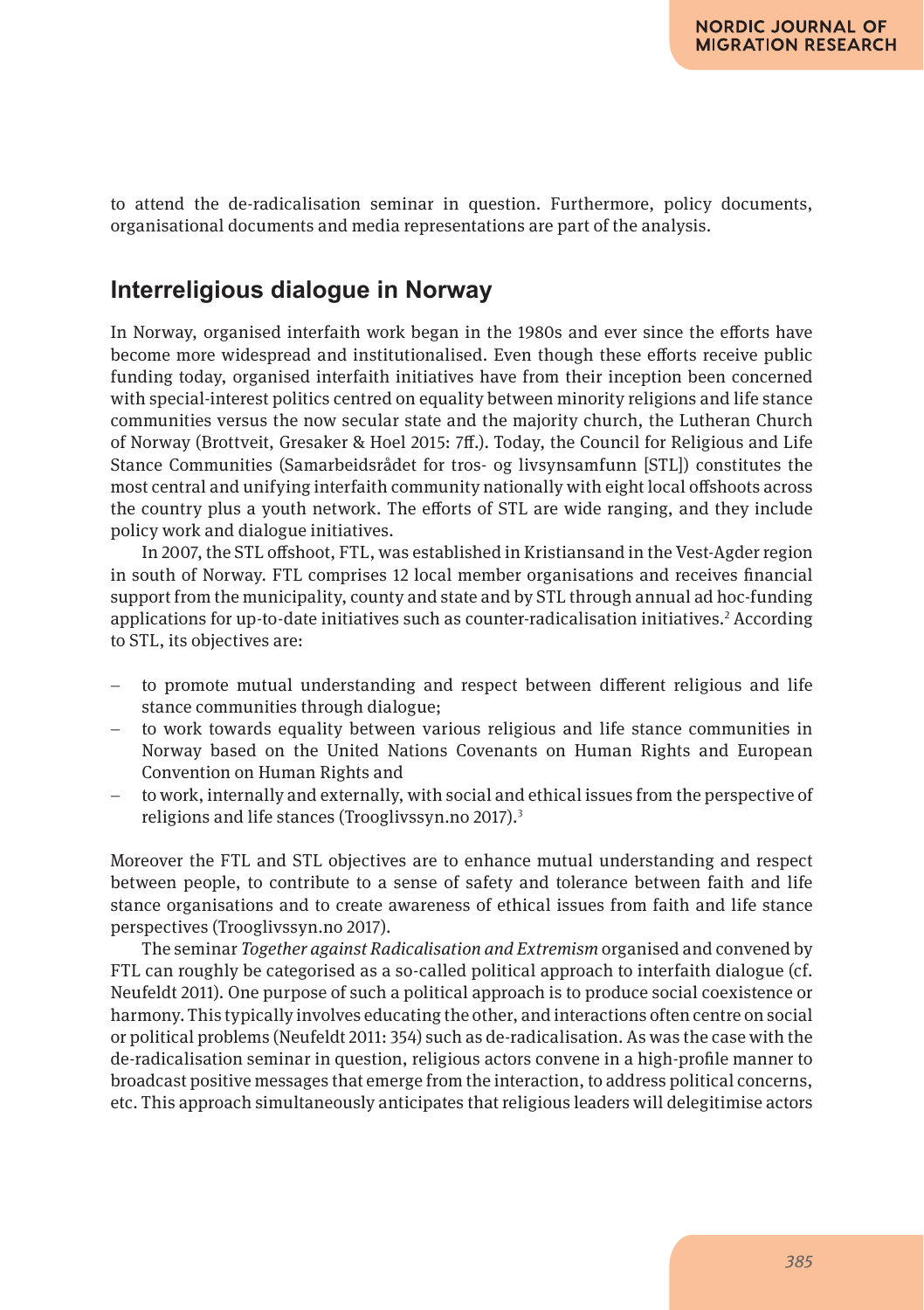who suggest that use of violence is an appropriate means to an end (cf. Neufeldt 2011), which as illustrated in the following also happened to be the case also happened to be the case for this seminar.

Speakers engaged in politically oriented dialogues are usually religious leaders as they are deemed credible and trusted and represent their communities in public forums.4 The format of exchange is a purposive 'double monologue' (Biljefeld 1996), that is semi-staged, sequenced and parallel addresses or conversations absent of any direct exchange of opinion with intensions of giving space in the public sphere to religious figures to state their beliefs to a wider audience and thereby to create knowledge about the respective faith and life stance communities. All addresses and conversation are held in a peaceful and patient tone of voice (Neufeldt 2011: 355), and as I argue elsewhere, in the case of FTL, its public meetings work to rehearse, perform and thus establish an acceptable form of multicultural religiosity (Liebmann 2017: 317–19). Regular attendants at the monthly FTL meetings are primarily middle aged or elderly, white citizens from middle to upper-middle class backgrounds, but, as seen in the following, the audience at this event was significantly younger and did not attend of their own accord but as part of their curricula.

Whereas the last decade has been characterised by increased focus on de-radicalisation measures, in 2014, the government afforded faith communities and interfaith associations an important part in the prevention of religious radicalisation and extremism (Winswold, Mjelde & Loga 2017).<sup>5</sup> Since 2014, the Ministry of Culture has announced annual funding opportunities, ranging from 50,000 to 400,000 NKR, for interfaith events set to create mutual acceptance and respect between faith and life stance associations, promote the associations' common values, explicated as democracy, rule of law and human rights, and prevent radicalisation (Kulturdepartementet 2014). These funding opportunities are consistent with the government's *Action Plan against Radicalization and Violent Extremism* (NMJPS 2014). The plan identifies two major extremist groups in Norway, both in strong opposition to one another: al-Qaida-inspired extremism and anti-Islamic right-wing extremism.

Precisely the absorption of interfaith associations into de-radicalisation measures indicates the extent to which interfaith platforms are taking a leading role as policy partners in the governance of religious diversity in many contemporary European countries (Haynes 2013: 8).

# **'Together against Radicalisation and Extremism'**

Listing which initiatives the government – and the ministry – plan to implement, the action plan, issued by the Norwegian Ministry of Justice and Public Security, explicitly focuses on youth dialogue conferences and targets a strengthening of faith and life stance dialogues as efforts to counter 'radicalisation' through Measures 5 and 15. The dialogues are meant to create knowledge and competence (Measure 5) and to prevent the growth of extreme environments and contribute to reintegration (Measure 15) (NMJPS 2014: 3). Through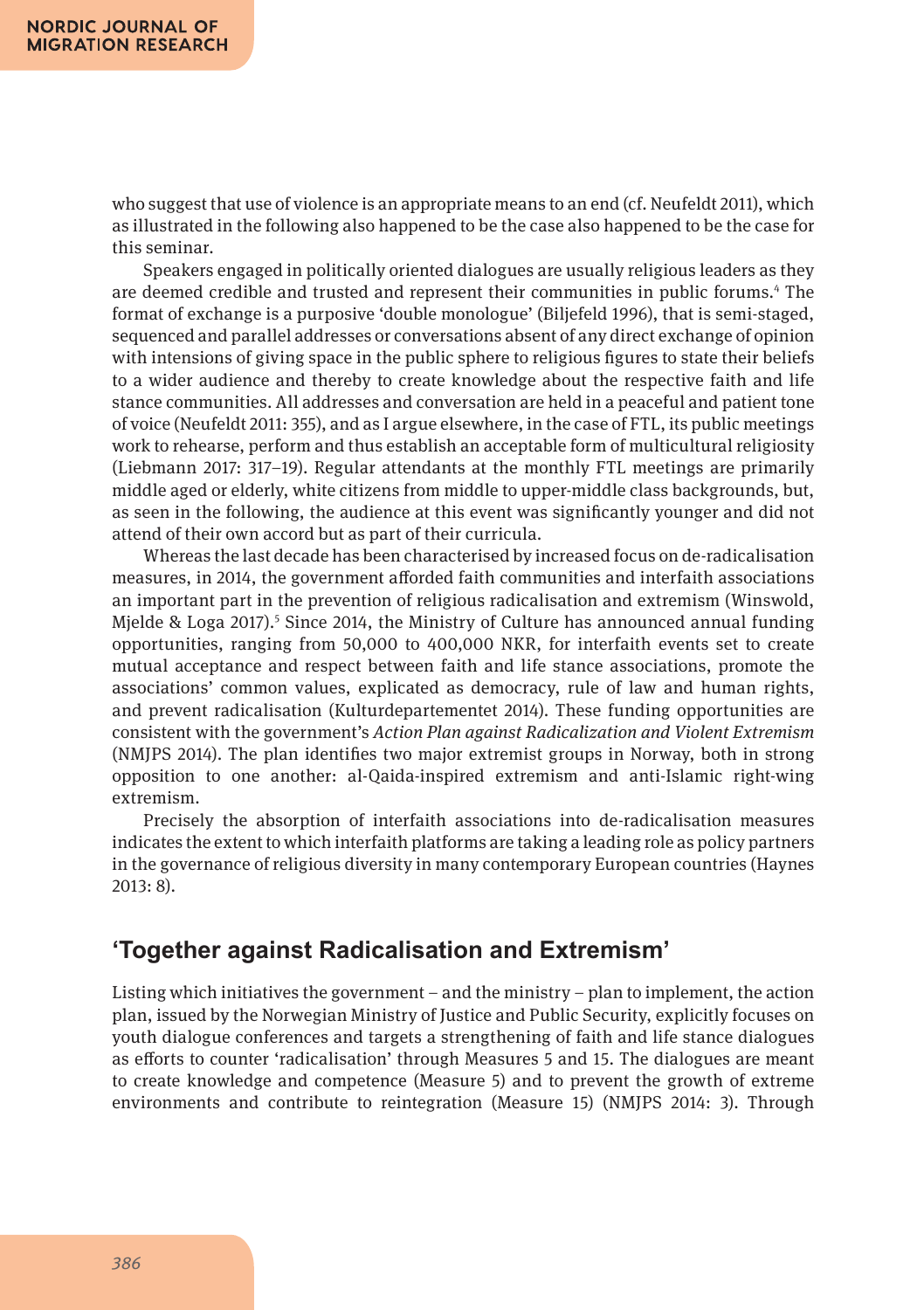Measures 5 and 15, the FTL-initiated seminar *Together against Radicalisation and Extremism* is an integral part of what Winswold, Mjelde & Loga (2017: 15) term 'primary prevention strategies'. Being, in essence, counter-terrorism measures, primary prevention strategies share a broad preventive scope. As an alternative to singling out certain communities or citizens as particularly 'suspect' (Winswold, Mjelde & Loga 2017: 19ff.), the purpose of these efforts is to make the entire citizenry resilient against what is taken to be damaging and thus 'extreme' ideas that cause, or condone, violence against Western civilians (*ibid.*:15). Such primary prevention interventions seek to reduce citizens' risks of becoming 'radicalised' by altering their conduct or reducing their exposure to factors linked to violent acts deemed radical. Corresponding to this line of thought, Amir-Moazami (2011: 98–99) has suggested that a central motive for public funding of interfaith associations is essentially based on the mode of governance it constitutes. The organisations help create platforms from which public parties can conduct and steer minorities, especially Muslims, into moderate and liberal citizens of the modern nation state.

As the following section demonstrates, the merging of de-radicalisation and interfaith initiatives produces a certain form of inclusive religiosity, yet sustains and reinforces formations of severe power inequalities between ethno-religious minorities and majorities.

## **Islam as organising principle of radicalisation interventions**

The pre-circulated official seminar programme of *Together against Radicalisation and Extremism* explicitly stated that the scope of the seminar would use the speakers' respective religious affiliations (Christianity, Judaism and Islam) as starting points, address the cause(s) of radicalisation and extremism and the consequences of these two issues and discuss how society can confront – and above all – prevent such development.

With the following words, the convened FTL representative opened the de-radicalisation seminar at the town cinema in late 2015 to introduce the programme and the invited speakers:

What we do today does matter because the Norwegian society has changed. The diversity in our culture is reflected in our faith and life stances. It affects the entire development today. What we must talk about is dialogue. Of meeting each other, of conversing, of sharing our thoughts. That's how we want to contribute to mutual understanding between people.

Three different presentations were given by speakers who represented Christianity, Islam and Judaism, respectively, intermediated by musical features, conversations and a question and answer session that engaged the audience. Every year, the audience consists of local high school students between 15 and 19 years of age, attending the seminar as part of their curricula. Opening the two-and-a half-hour long seminar, the convenor told the attendees that FTL had asked 'someone' to make a short video about what local Kristiansand youth think of when they hear terms such as 'radicalisation' and 'extremism'. The five-minute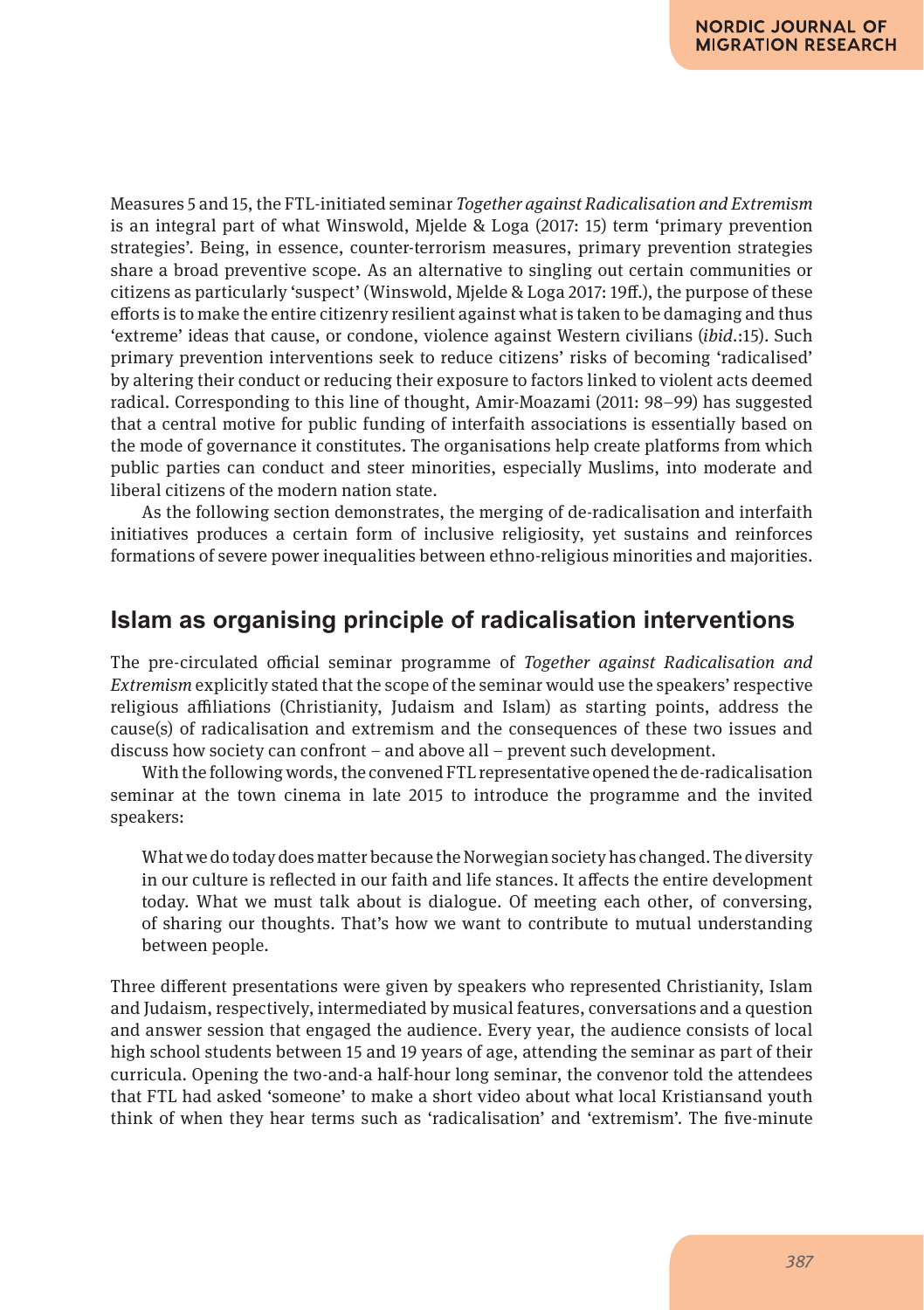long video featured youth of both sexes and different ethnicities who expressed notions of violent attacks, relating them to Muslims: 'Radicalisation is, like, IS and war and violence', a white teenage boy declared, while another said: 'radicalisation is a process, which you go through and which is about terror, flights, and [becoming an] extremist, I think'. A young female put it this way: 'Then I think about ... extreme Muslims'. Afterwards, and without any further elaboration of the youths' remarks, the first presenter entered the stage to deliver her address. Vigdis,' an experienced, high-ranking woman in the Lutheran Church of Norway who seemed at ease before the audience, began by reflecting on what it means to be a religious extremist. Vigdis accentuated that nothing is wrong with being strongly religious and that people can be 'extremely religious' without being violent and hurting other people. As was the case with most of the seminar, her presentation nonetheless soon centred on Islam. Speaking against literal readings of Christianity and religious texts in general, Vigdis elaborated:

In the Old Testament, we read about how God is able to help the Israelis with killing thousands of enemies. Thus, God sides with the contenders. That is quite problematic and we have many texts on violence in the Bible, which are at least as violent as those you find occasionally in the Quran. We do not talk much about this but there is [in the texts] a germ for using [the] texts – completely outside their contexts – to say that I am right, and God is on my side.

While the scope of this part of Vigdis' presentation was to stress the problem with fundamentalist expounding of religious texts per se, including within Christianity, she quickly turned to mention the Quran as another instance of a religious text that contains violence. Although Vigdis duly attempted not to exaggerate the violence mentioned in the Quran, as opposed to violence referenced in the Bible, the fact that the Quran, and thereby Islam, was, in fact, referred to in this passage is quite telling. Reflecting on the violent history of Christianity and processes of radicalisation, she proceeded:

If we look to those who are recruited to [do] extreme actions and to [do] violence, then it is often about young people who for different reasons have failed, who are lonely, [have] dropped out of school, [are] unemployed, semi-criminals. And then they find an environment or friends in part of the extreme religious environment. As such, they do not become violent because they become Muslims, but because they befriend Muslims who are violent and criminals. Thus, to begin with, it has nothing at all to do with Islam.

Again, Vigdis used instances of so-called Muslim extremism when exemplifying the social reasons behind recruitment to religious extremism and violence: feelings of failure, loneliness, school drop-out, unemployment and criminality. While Vigdis reflected on the general social mechanisms that can make people prone to being attracted to the 'extreme religious environment[s]' and to carry out violent attacks, she nevertheless pointed specifically to Muslims in her efforts to concretise the radicalisation process itself. Thus,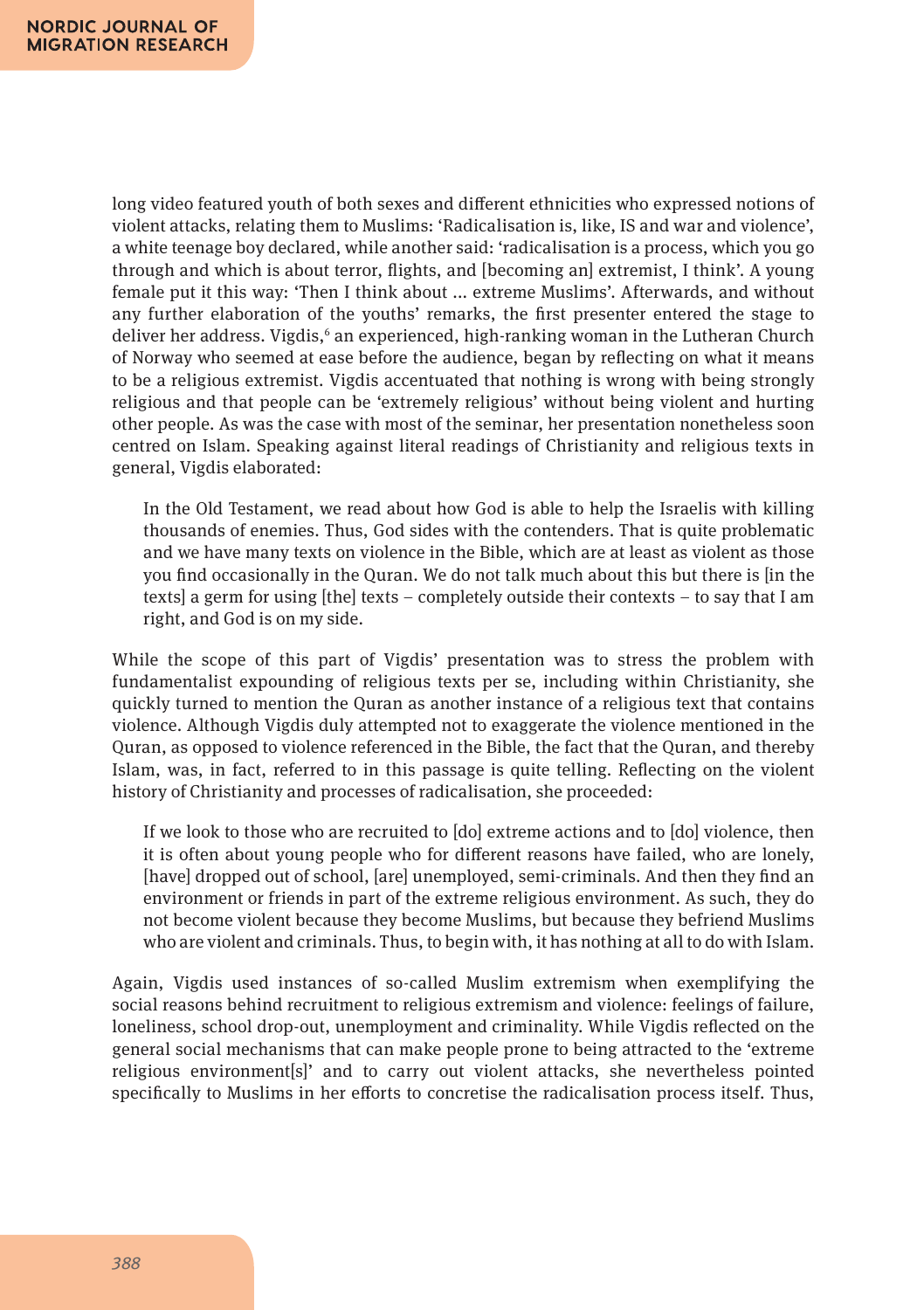in the advancement from an elaboration on the generic and slide towards the particular, Vigdis draws in Islam. Although she explicitly disassociates Muslims from automatically being connected with terrorist attacks, the very mention − repeatedly − of Muslims in the context of religious extremism nonetheless implies quite the opposite.

Elsewhere, I have suggested calling such routine fusion of Muslims with violence and terrorism for 'banal securitization of Islam' (Liebmann 2018: 194). The concept 'securitization of Islam' (Cesari 2013) refers to the central rhetorical tropes, partly induced by the media, which portray Muslims as threats to national security in Western societies. Furthermore, as discerned by Kinnvall and Nesbitt-Larking (2011: 275), securitisation is also an everyday phenomenon and 'banal securitization' refers to the everyday practices in which issues or people are categorised in stereotypical terms in response to macro-scale events with local implications. Importantly, through these processes, group as well as individual subjectivities become securitised (*ibid.*). Thus, 'banal securitization of Islam' refers to the way in which Muslim citizens, in Norway and beyond, are, on a daily basis, rendered as potentially suspicious by being demarcated and stigmatised (Morey & Yaqin 2011). As I shall return to in the following, the media and policy framings play a significant part in these presumptions crosscutting the seminar.

Following Vigdis's presentation was the Islamic representative, Farwa, from the Islamic Council of Norway (Islamisk Råd Norge [IRN]), a Muslim umbrella organisation. An equally stage- and media-savvy male Farwa began his talk by briefly introducing IRN and then progressed to his PowerPoint presentation, a tool kit that he used as a point of reference for his ensuing talk. The PowerPoint presentation featured mainly pictures of famous and infamous people such as Osama bin Laden and people identified as members of Profetens Ummah, a salafi-jihadi organisation based in Norway, primarily known through media. The presentation also contained visuals of contemporary and historical sites of terrorist attacks such as the Twin Towers of New York. Departing from his own childhood in Oslo in the 1980s, Farwa continued on to the events of 11 September 2001. Meticulously, and to much amusement from the audience, Farwa (re)told the story about how he, during a work-related stay abroad in July 2011, through his cousin came to know about the bombings in Oslo. On 22 July 2011, far-right, white and then self-proclaimed Christian Anders Breivik bombed the government buildings in central Oslo and attacked a Worker's Youth League camp on the island of Utøya killing 77 civilians in total. Farwa detailed how his cousin, who worked in the government buildings, had him contacting the Norwegian Police Security Service before they officially were aware of the events, thus hinting at how he suddenly found himself looking suspicious, as he was calling them with what would seem retrieved intelligence still unfamiliar to authorities. This part clearly evoked laughter from the audience members. Elaborating on the rather awkward situation – and intermittently joking about having four children and three wives – Farwa was met by loud outbursts of laughter.

Addressing Profetens Ummah, Farwa then proceeded to show a picture of Islamic clad Imams playing beach volleyball with Norwegian police. Farwa then proceeded with mentioning a group of Imams who were involved with IRN to 'learn to cooperate'. He continued to address 'extremists' involved with IRN and stressed that, during the preceding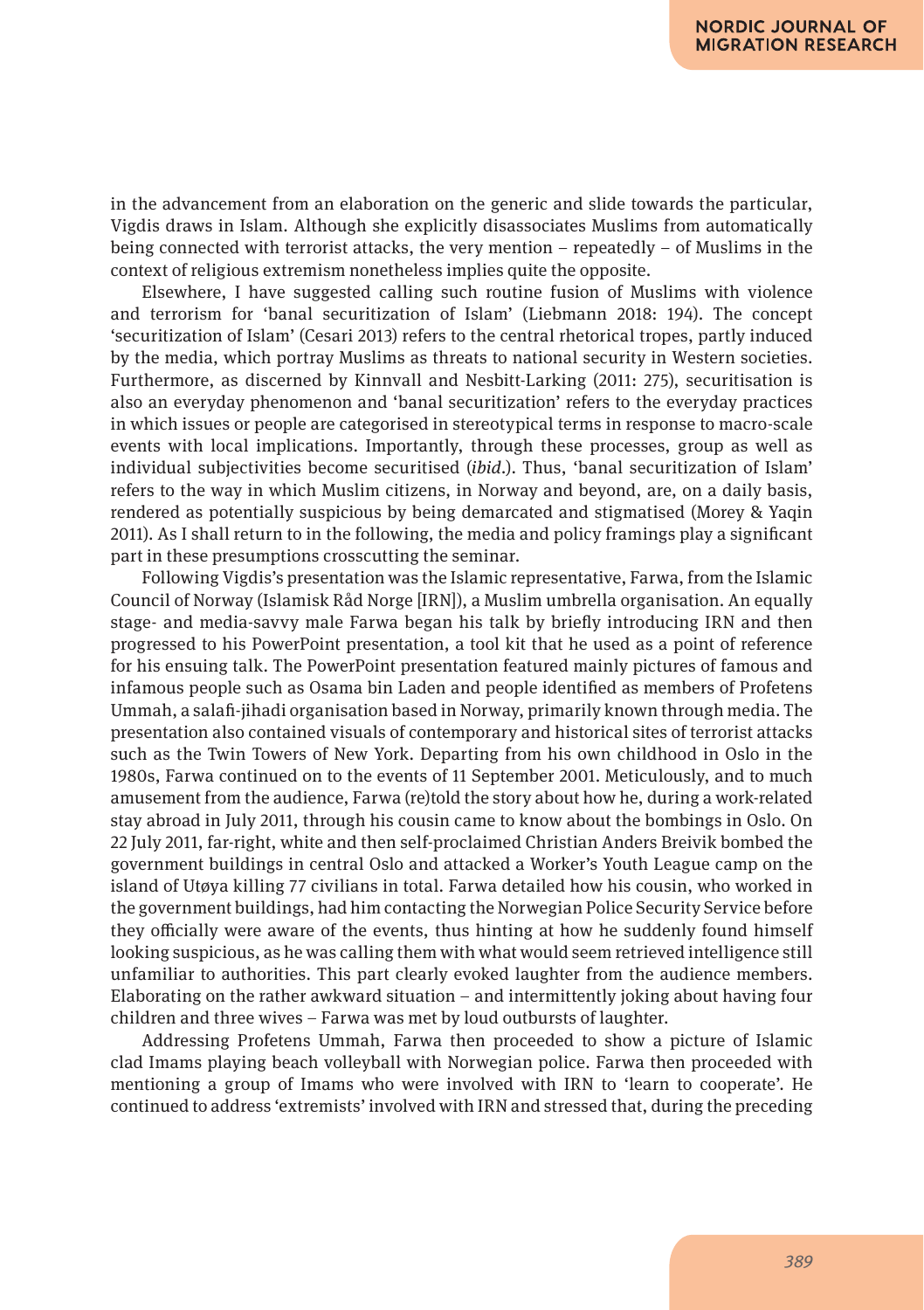five years and onwards, 'their Muslim extremists' were being 'met directly' by IRN, 'with respect and through dialogue'. Interestingly, Farwa did not mark out any theological standpoints during his presentation, besides distancing IRN from religiously justified violence, and mainly reflected on discrimination against Muslims, exemplified through a Norwegian born and raised, well-educated Muslim unable to find work.

Farwa's sequence was the only part in which a speaker triggered direct and immediate response from the audience. The young audience members from different high schools in the Kristiansand area were confined to speak in a limited series of short question and answer sessions and simply raised questions and concerns that seemed prepared in advance. This way, their outbursts of laughter constituted a noticeable break from the otherwise serious content matter, and the laughter was a welcomed reaction to Farwa's diversions. As I shall return to later, Farwa's demeanour and applied tool of humour are embedded in the context of the post-cartoon crisis, which erupted in Denmark in 2005, after which an increasing curiosity about Muslims and their (supposed lack of) humour has created a demand for Muslim self-irony (Bilici 2010: 196).

The Jewish representative Anna was the next presenter. Anna was not affiliated with any religious organisation. She was invited to represent this world religion due to her Jewish descent and because she had recently premiered a documentary on a hitherto untold story about a Jewish foster home prior to World War II . Because Anna was booked for the seminar at the last minute, her session began with a conversation between her and the convenor and a short preview of her film.7 Opening the session with Anna, the convenor enquired about the documentary's premiere date and proceeded:

Yes, that is fascinating [referring to the documentary]. Those things happened a long time ago, at least before I was born. Do you see – as we are talking about Islamisation and radicalisation and extremism – does tabooing of Jews happen today in Norway as well?

Although Islam and the acts of Muslims did indeed play a significant part in the seminar, up until this point no one had yet spoken of 'Islamisation': the process of a societal shift towards Islam. The abrupt insertion of the term 'Islamisation' reveals the improvised nature of (part of) the seminar content and illustrates the ad hoc planning in terms of invited presenters and evoked subthemes. The sudden introduction of the term is therefore probably a slipup on part of the convenor who is obviously not well versed in the terminology pertaining to mediatised conflicts of religion (Abdel-Fadil & Liebmann 2018). Yet, such ad hoc elements also indicate which terms and tropes circulate in the society in relation to a given issue. Precisely the term 'Islamisation' constitutes a central trope in far-right circles across Europe. In the Christian conservatively Vest-Agder region where the seminar took place, Islamophobia has long been known to proliferate (Bangstad 2016). For example, some of the country's most well-known anti-Muslim advocates are based there such as Vidar Kleppe who co-founded the political party The Democrats (Demokraterne) and Arne Tumyr, the former leader of the organisation Stop The Islamisation of Norway (Stopp Islamiseringen av Norge [SIAN]).<sup>8</sup> As demonstrated through its name, SIAN opposes so-called 'Islamisation'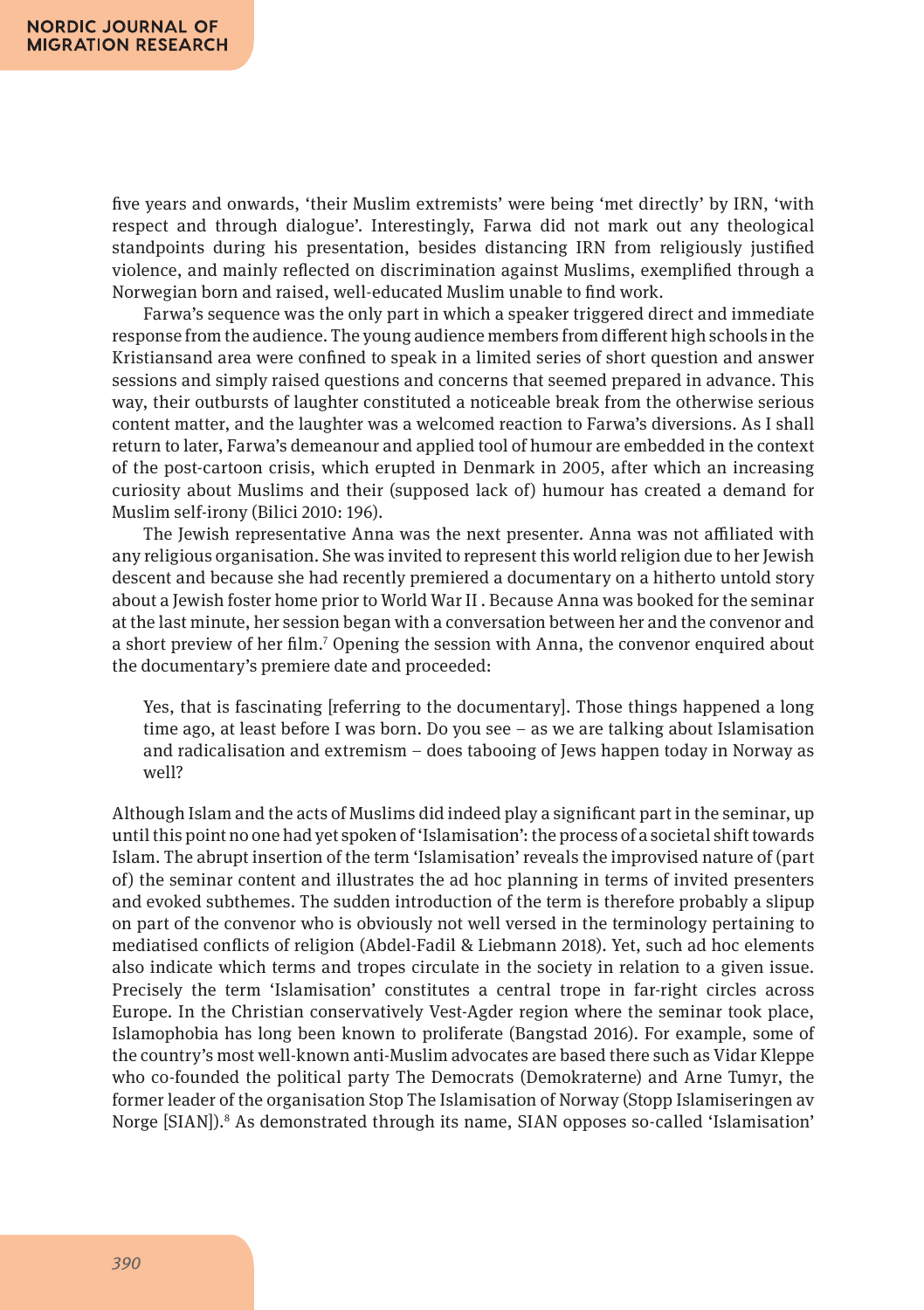and what the organisation argues are Muslims' attempts to introduce sharia in Norway (*ibid.*: 155–156).

At this point, the convenor turned the conversation towards the recent and violent events in the European cities, Paris and Copenhagen, referencing how 'the whole of Europe went around saying: "Je suis Charlie"'.9 This part clearly marked a prepared point that served as an entry point for Anna to convey the jewellery she had (co)produced, partly, as a reaction to the attacks in Paris – jewellery worn to symbolise cross-religious coexistence. After disclosing how the idea of the jewellery emerged and responding to several follow-up questions, the convenor directly requested Anna to pose a question to each of the other two presenters. Anna, then, enquired whether Vigdis and Farwa would be willing to wear her jewellery. Visibly glad and seeming relieved to hear both of them answer 'yes', she elaborated:

And I will make no secret of the fact that, to me, the biggest dream is that all young Muslims will wear it. And perhaps even more: young male Muslims. And even more those young Muslims who for many understandable reasons feel marginalised and therefore are likely to become extreme.

Although the seminar's headline and subject matter was that of religious extremism and radicalisation per se, represented by, and through, three different representatives of the major world religions, the content was repeatedly modified towards Islam. The perpetual reference to the Salafi jihadist militant group IS (Islamic State), acts of Muslims, the Quran, recent attacks in Europe by declared Muslims, Muslims as the major beneficiaries of crossreligious coexistence and even the explicit mentioning of 'Islamisation' as an existing topic within the seminar's programme content all thematise Islam. This way, Islam and Muslims came to constitute a focal point around which the entire event revolved. The convenor, the presenters and even the anonymous person behind the introductory video, and the young people in it, shared this line of view. As I shall get back to in the following, such – even unwilling – attention to a certain phenomenon is termed framing.

## **Media's depictions of Muslims in and outside Norway**

Unquestionably, mass media have become the primary source of information and communication for the majority of modern societies. Likewise, regarding religion, mass and social media constitute the prime supplier of information and communication for Scandinavian citizens (Hjarvard & Lövheim 2012; Lövheim *et al*. 2018). The relation between the media vis-à-vis culture, social life and politics is important as media brings about dual functions, reflecting and shaping issues occurring within these three domains (Eskjær, Hjarvard & Mortensen 2015; Hepp, Hjarvard & Lundby 2015). Departing from frame theory as developed by Erving Goffman (1974), Robert Entman (1993: 52) characterised framing as a way to describe how communicative 'texts' exercise power. Framing involves processes of selection and salience by different agents to promote problem definitions, causal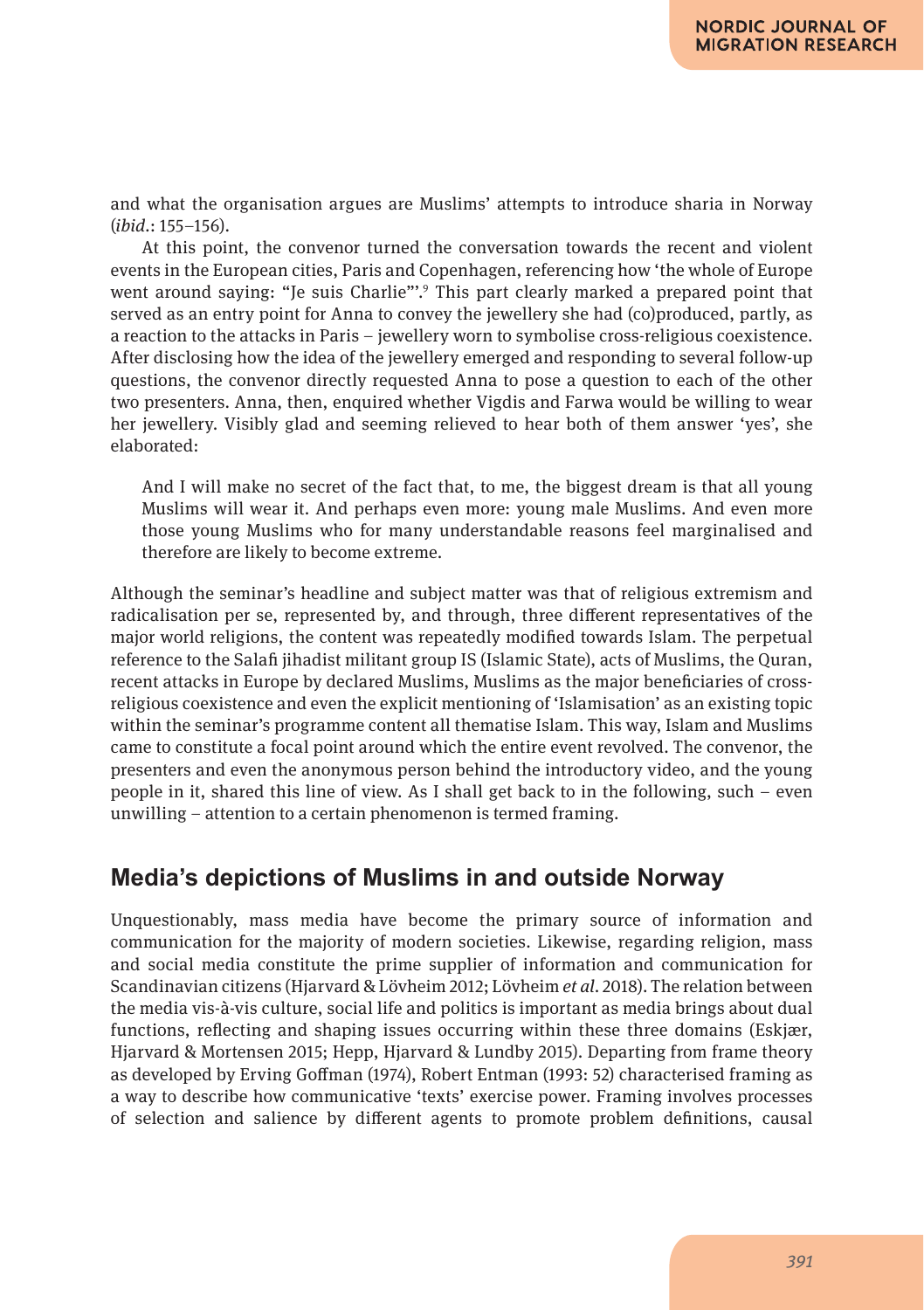interpretation, moral evaluation and treatment recommendation for the phenomenon described (*ibid*.: 52). The selection and deployment of frames in the coverage of a given issue structures and influences how readers and audiences come to think of the issues in question. That is, frames are essential not only to formations of identity but also to how people interact with each other as social interaction tends to occur around prescribed and prestructured formations. Consequently, the ways in which Muslims' conduct are mediated to a wide audience can be taken to influence the social interaction around these issues as shown in several studies on Islam in Norway (Alghamdi 2015; Bangstad 2011; Døving 2012; Es 2017).

When it comes to religion featured in mass media, debate material on Islam such as opinion pieces has replaced the everyday mentioning of Christianity and the latter's roles and values within the society (Michelsen 2016: 7). The same pattern may appear in social media (Herbert 2018). Correspondingly, a recent cross-national comparative survey (cf. Lövheim *et al*. 2018) shows that in 2015, 47 percent of the Norwegian respondents perceived Islam as a threat to 'Norwegian culture', whereas, for instance, only 12 percent thought of Judaism and 8 percent of Christianity in such terms (Lundby 2017: 8). The survey supports the notion that Islam is overrepresented in the media compared to the relatively low number of Muslims living in Norway (Lövheim *et al*. 2018) − estimates suggest around 4 percent of residents identify as Muslims. More importantly, the findings indicate a widespread tendency of associating Islam with tensions and illustrate how mediatised far-right discourses on what is perceived to be essential cultural differences have influenced the population (cf. Fangen & Kolås 2016: 421; Mårtensson 2014: 238).

# **When frames govern: Islam and Muslims as elephants in the interfaith room**

As pointed out earlier, Islam and Muslims constitute a focal point to which the convenor and the presenters relate. Similarly, and in several ways, the high school students in the introductory video instinctively associated the terms 'radicalisation' and 'religious extremism' with Islam as they mentioned 'IS' and 'radical Muslims'. Statements which − considering the more religiously inclusive programme scope − the convenor failed to address. Even when one presenter, Vigdis, explicitly elaborated on 'extremists' tendencies within Christianity, talked elaborately on social mechanisms of exclusion and marginalisation leading to radicalisation and explicitly spoke against prejudices against Muslims in an attempt to avoid reproducing stereotypes, she nonetheless referred to Islam at key moments in her talk. Moreover, Vigdis mentioned the Quran when speaking about religious texts that call for violence, and to concretise the radicalisation process itself, she exemplified Muslims as people from 'extreme religious environments'.

As it seemed necessary for Vigdis to evoke Muslims as embodiments of Norwegian citizens who turn to violent environments to belong, it might be because, to a wide Norwegian audience, the induced images of Muslims as radicals constitute the very essence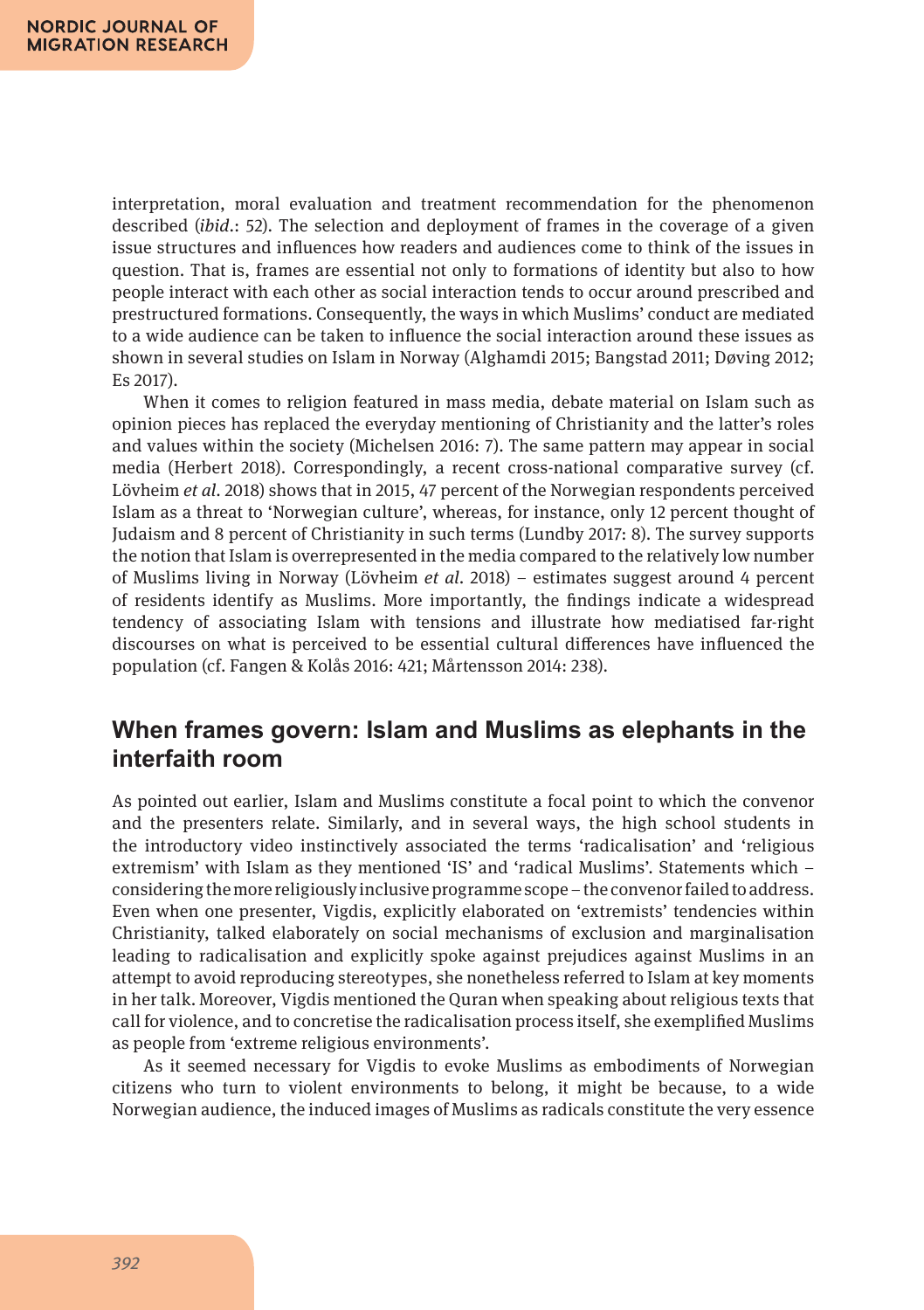of religious extremism and thus work as a didactic framework activated through sheer reference. As mentioned, images of Muslims as religious radicals constitute a well-known frame in Norwegian media and policy discourses (Bangstad 2011; Fangen & Kolås 2016; Vestel 2016). Moreover, in the public sphere, the term 'radicalisation' is ubiquitous and is, invariably, deployed in contexts of security, integration and foreign policy (Sedgwick 2010: 484–87). Precisely, Vigdis' struggle to explicate the term 'radicalisation' may be attributed to its ubiquitous nature. Furthermore, the convenor's rephrasing of the topic of the seminar as being about 'Islamisation' pertains to the particular political–religious context in which the ubiquity of the term 'radicalisation' and the 'mainstreaming of Islamophobia' (Bangstad 2016: 150) in political and media discourses merge.

As noted, Farwa did not mark out any notable theological standpoints during his presentation. Although a prominent member of IRN, he refrained from expounding any religious texts and discussing the content of the represented religion to any noticeable degree. Through recounts about his childhood memories of curious incidents with the Norwegian society and IRN's work with Muslim extremists, etc., all held in a humorous tone of voice, Farwa deployed humour as a form of 'code-switching' (Bilici 2010: 207), thereby projecting an image of himself to the attendants as, above all, a clearly harmless and likeable Muslim. Not coming off as too religious, indicating disinterest in Islamic theology, and being unmistakeably relatable – peaceful, friendly and funny – Farwa thus came to personify the antidote to the Muslim stereotype. Media prototypes of Muslim men often see them as humour deprived and overly conservative and thereby constituting embodied threats to what is held to be particularly 'Norwegian values' (cf. Bangstad 2011) such as tolerance, kindness, honesty and democratic attitudes.

Through his performance, Farwa not only managed to mask what seemed as lack of preparation for the event in question, he equally succeeded in playing on the intricate relationship between Islamophobia and Muslim stereotypes through which he, fleetingly, re-humanised Muslims and invited the predominantly ethnically Norwegian audience to take part in a – apparently laughable – symbolic reversal of the social order (Bilici 2010: 207). As such, Farwa's use of humour works as a tool for undoing otherness when he, as *the* Muslim representative on the interfaith scene, faces the delicate task of dealing with the policy and media-induced topic of 'radicalisation'. Addressing this issue is particularly tricky in the setting of a purportedly dialogic interfaith conversation with other non-Muslim presenters in front of a predominantly non-Muslim audience not least given the repeated crisis between institutionalised interfaith associations and Norwegian Muslim organisations (Bangstad 2016: 438ff.).10

Put differently, in the paradoxical setting of the secular-staged interreligious event in a conservatively Christian region with a substantial right-wing history, humour works as a form of 'comic relief' (Abdel-Fadil 2005: 6). The term 'comic relief' points to how humour can alleviate social tensions and, thus, is applicable as a defence mechanism when coming to terms with an overwhelming reality (*ibid.*). The cost of Farwa's move is, however, that he comes to sidestep the opportunity to address the misfortunate slip-ups that occur and to engage in any significant interchange with the other presenters. Ultimately, Farwa neither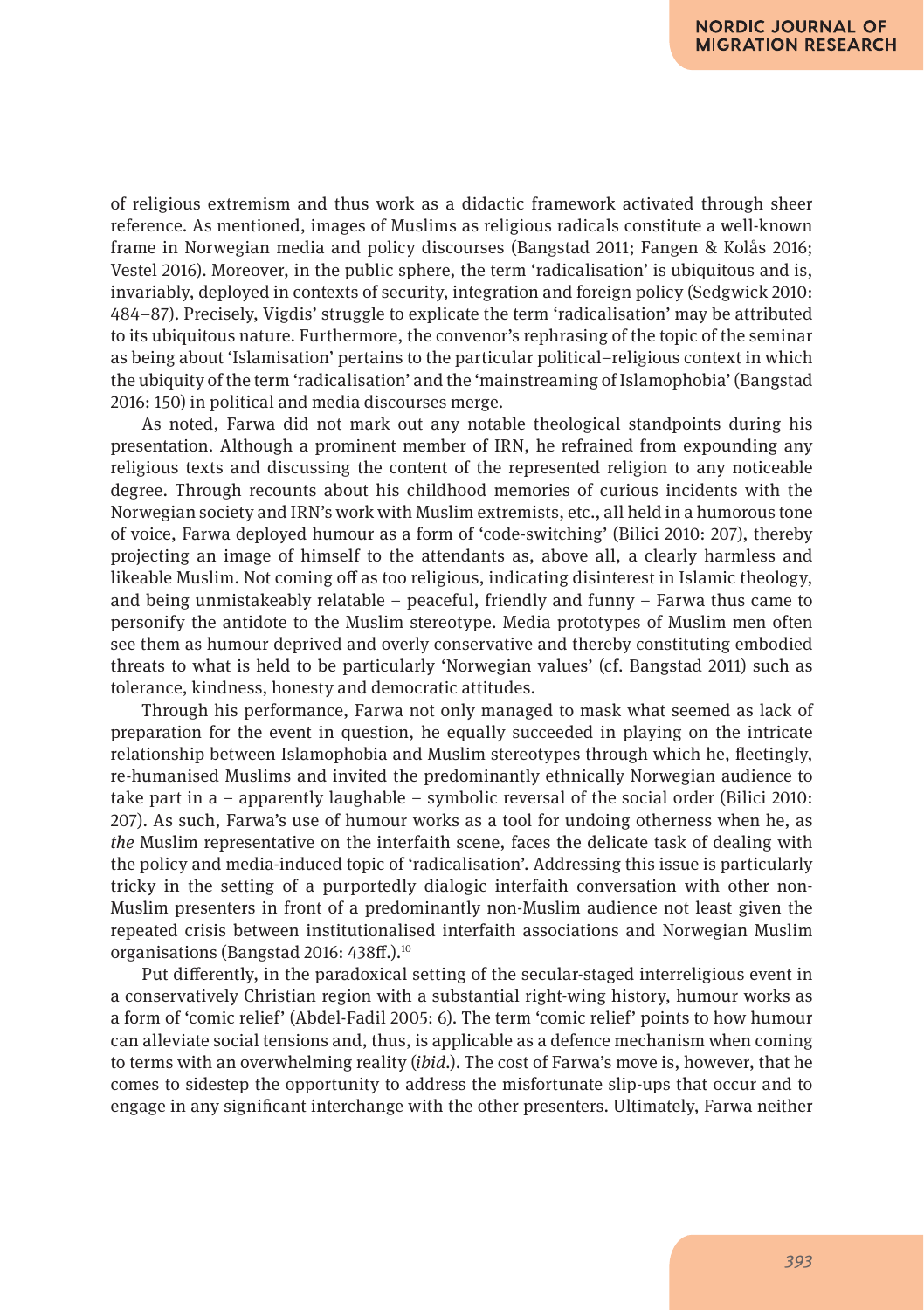challenges nor nuances the presumptions underlying the seminar, such as Muslims being particularly prone to violence.

Since media and politics are highly interrelated (Meyen, Thieroff & Strenger 2014), media inadvertently influences funding opportunities and interreligious solution models and, thereby, how certain social problems are framed (Liebmann 2018). One could argue that precisely due to the 'banal securitization of Islam', Muslim leaders have aligned themselves with the government and its various de-radicalisation initiatives, as taking an explicit opposition to extremism has become the only legitimate discourse (Kundnani 2014: 14). Internationally, a recent strand of responses to assumed threats from 'home grown terrorists' has been to promote recognition of mainstream Islam as the valid identity within an official discourse of tolerance (*ibid.*: 65ff.). Now, the governance in, and of, media frames is particularly evident within the present seminar as a report on municipalities' roles in counter-radicalisation measures shows how threat assessments of Kristiansand actually differ significantly from the threat assessments of other Norwegian municipalities investigated (cf. Lid *et al*. 2016). Notably, whereas Kristiansand for years has dealt with tangible security threats from the region's considerable right-wing milieus, 'Islamic extremism' is of much less impact precisely in this part of the country (*ibid.*: 53). Ultimately, the inherent focus of the seminar does not mirror the concrete threat assessments of the region but, instead, conveys how radicalisation as a concept has come to connote Islam.

As the presenters, the convenor and the youth in the video disclose, Islam and Muslims constitute a point of reference that cannot be circumvented when reflecting on radicalisation as a phenomenon. One reason for using the term 'radicalisation' in public policy measures may actually be to avoid polarisation between Muslim and majority communities (Sedgwick 2010: 493 in endnotes). In theory, the term 'radicalisation' facilitates public discussion of the problem of violent Islamism without using the words 'Islam' or 'Muslim' (*ibid.*), including generic forms of terrorism. Yet, the term  $-$  and its connotations  $-$  may actually come to establish the very idea that 'Muslim' and 'radical' are indeed synonymous. Corresponding to the point of George Lakoff (2014) that frames are in force whether one accepts or rejects them, Islam constitutes 'the elephant' in the interfaith room because even when presenters actively try to steer away from showcasing prejudices and deploying stereotypes on Muslims, they cannot escape them. On the contrary, they point to Muslims or events and objects that refer to Islam to conceptualise and concretise the essence of religious radicalisation.

## **One man's dialogue, another man's de-radicalisation**

Through media and policy framings of radicalisation as inherently linked to Islam, the initially dialogic event unintendedly becomes intermingled with the trope 'banal securitization of Islam'. As organised cultural encounters, interreligious events are based on the implicit assumption of an incompatibility that threatens the intended peaceful interaction between the dialogue partners if disagreements are not reduced (Malik 2013: 500), and thus, the existing religious, ethnic and cultural differences must be circumvented. In this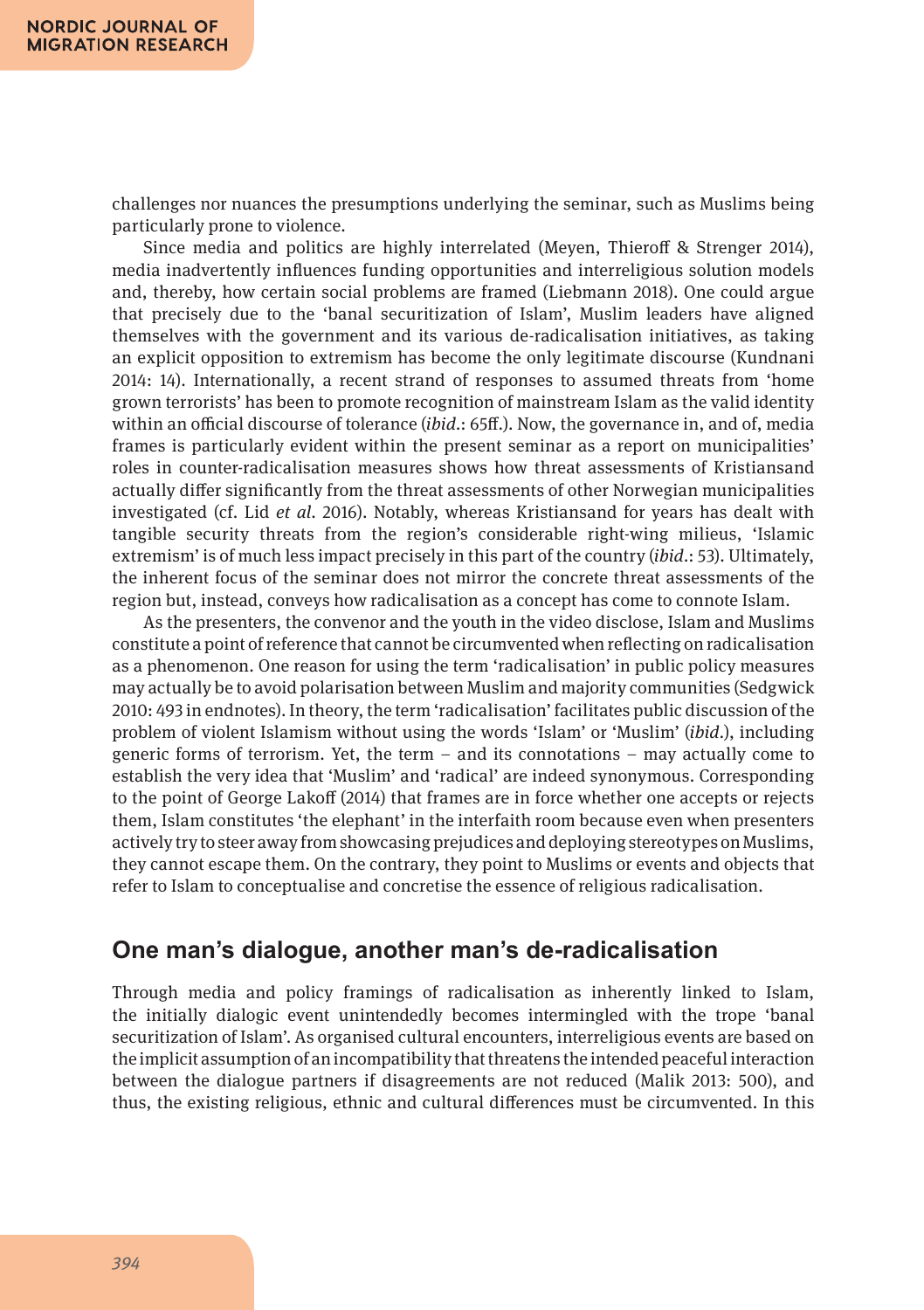sense, the very set-up of interreligious dialogues is prescribed to facilitate transformation, which inevitably involves governing dynamics. Whereas Muslims in this de-radicalisation seminar constitute the objects of tolerance, as Muslims are the ones being deliberated*,* the primarily non-Muslim audience is posited at the receiving end of the framing apparatus and handled as subjects of tolerance*.* As the very organisation of the event reproduces a notion of community that identifies Muslims as a social group to be governed, its inherent framings define and reinforce alleged problem factors that set Muslims apart from constitutional and civic order and therefore legitimise discourses and practices of guidance and tolerance as well as suspicion and control (Dornhof 2012: 388).<sup>11</sup> Tolerance emerges as part of a frame that identifies both the capacity of tolerance and the tolerable with the attending high school students, marking Muslim candidates for an intolerable ferocity that, again, consolidates the dominance of the ethno-religious majority (cf. Brown 2008: 6). Clearly, the seminar and its inherent interreligious dialogue do not foot the respective religions on equal terms as the tolerated citizens, the Muslims, indirectly are marked as undesirable, deviant and marginal by virtue of constituting the tolerated party. Put differently, the seminar works as dialogue for the presenters but de-radicalisation for the audience.

Independently from the media framing of Muslims, another frame occurs due to the governing nature of FTL as a civil society association. As a means of addressing diversity, FTL applies dialogue between world religions as a particular visible frame, but media and policy frames become more evident through the ad hoc content of the seminar such as the speakers' comments and the convenor's entries and narrative transitions between speakers. This way, the evoked tropes, the 'banal securitization of Islam' and 'Islamisation', emanating from policy and media discourses illustrate the extent to which these frames shape society.

# **Conclusion**

Through a micro-scale analysis of the organising of the de-radicalisation seminar *Together against Radicalisation and Extremism* held in 2015 in Kristiansand in Norway, the article has critically explored how the framing of radicalisation as inherently Islamic came to structure the interfaith seminar in a direction opposite to its intentions of stimulating cross-religious understanding and peaceful coexistence. In an event charged with benevolent intentions of reducing prejudices, the organisers, the convener, the experienced public speakers and the video-projected youth were unable to transcend the media and policy frames of Muslims as particularly prone to violence. The inability of these dedicated civil society members to discard inconspicuous perceptions of Muslims as prototypical extremists not only illustrates the governing and constraining dynamics of media and policy framings and how they are applied at the civic society level but also shows how media and policy framings come to structure a cultural encounter such as the one in question in a direction opposite to its intentions.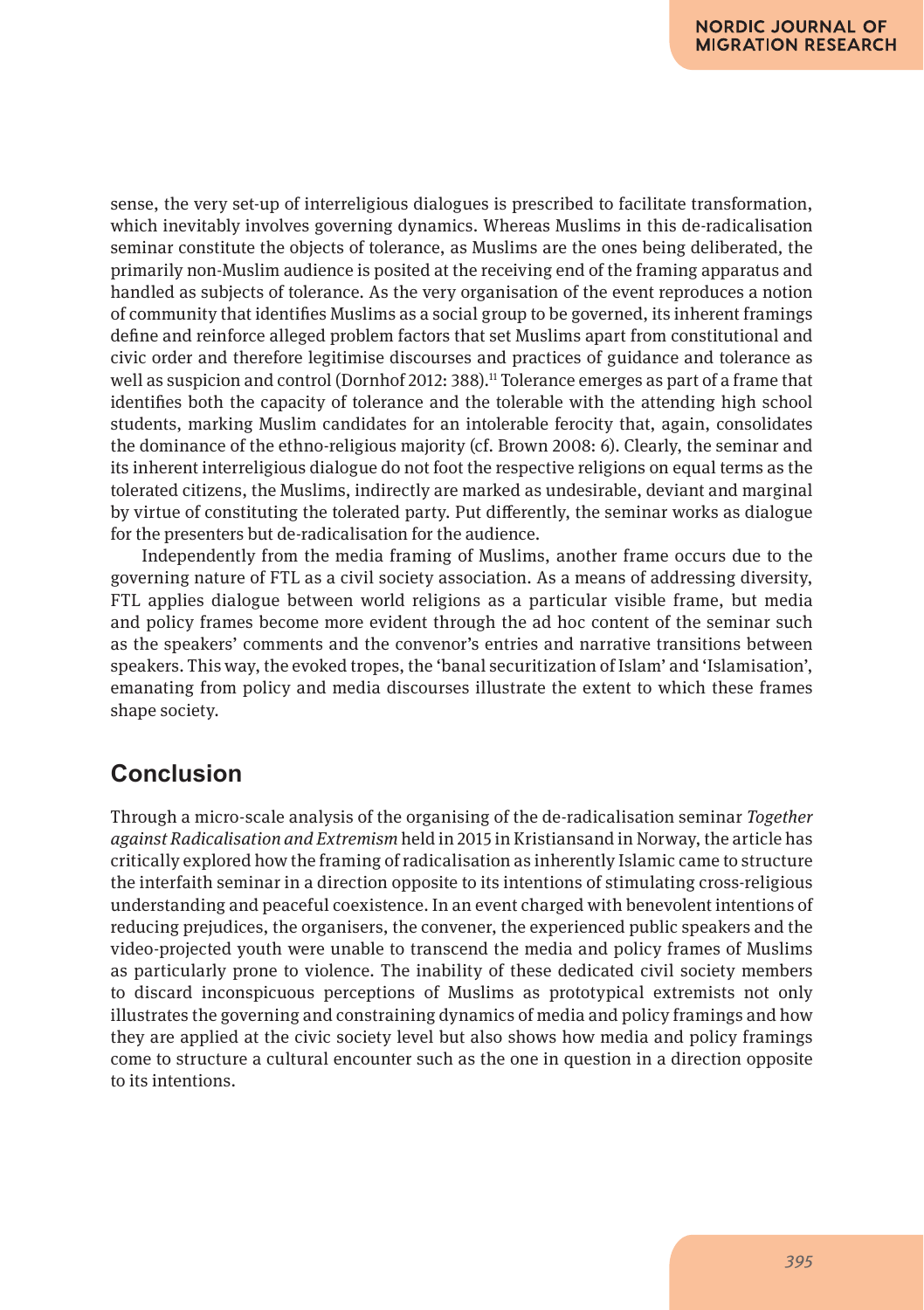Combining theories of media and policy framing (Entman 1993; Goffman 1974), the analysis pointed to how the seminar and its speakers posited Islam as an organising principle around which the intended unpacking of violent religious extremism's generic entities came to revolve. Staged in a secular venue and convened in a setting of mutual intra- and interreligious awareness and proficiency, the seminar effectively works as an instrument of religious diversity management. Through such diversity management, boundaries around religion, ethnicity and culture – tacitly understood to collide with the hegemonic Christian-secular Norwegian culture – were effectively demarcated. Via the pursued tolerance, the seminar represents a merging of de-radicalisation and interfaith initiatives, which exemplifies a surging and mediatised European governance of religious diversity.

The merging produces a certain form of benign, inclusive religiosity concurrently with sustaining and reinforcing formations of severe power inequalities between ethno-religious minorities and majorities. The vague definitions inherent in the term 'radicalisation' combined with the ad hoc nature of interreligious – and other civil society – events pave the way for authorities' capacity to 'instrumentalise civil society organisations' (Hayes & Kundnani 2018: 37). Thereby, authorities may turn the interfaith initiatives into measures of integration, security or foreign policy, which risk undermining the relative autonomy of the civil society.

# **Acknowledgements**

I am especially grateful to Pål Repstad, Lise Galal and Casper Jacobsen for their valuable feedback. I would also like to thank the two anonymous reviewers and NJMR editors for their thorough and constructive comments and suggestions.

# **Notes**

- 1. The work of Lid *et al*. (2016) constitutes an exception, but the report only focuses on the Norwegian municipalities' role within de-radicalisation interventions.
- 2. These are the Norwegian Humanist Association, Catholic Church St. Ansgar, the Norwegian Church, Muslim Union in Agder, the Norwegian Sotozen Buddhist Order, the Adventists, the Methodist Church, the Church of Jesus Christ of Latter-day Saints, Kristiansand Free Church, the Quaker Society, Ahmadiyya Muslim Jamaat and Al-Rahma Islamic Centre.
- 3. Original in Norwegian.
- 4. The aspect of expertise is pivotal. In the context of 'government by community' (Amir-Moazami 2011), dialogue initiatives primarily establish the partners involved in the exchanges as experts who mediate between concerns and interests (Dornhof 2012: 388).
- 5. In 2013, the government requested STL to prioritise interfaith projects that explicitly seek to counter an increase in 'extreme religious attitudes' within the citizenry (Brottveit,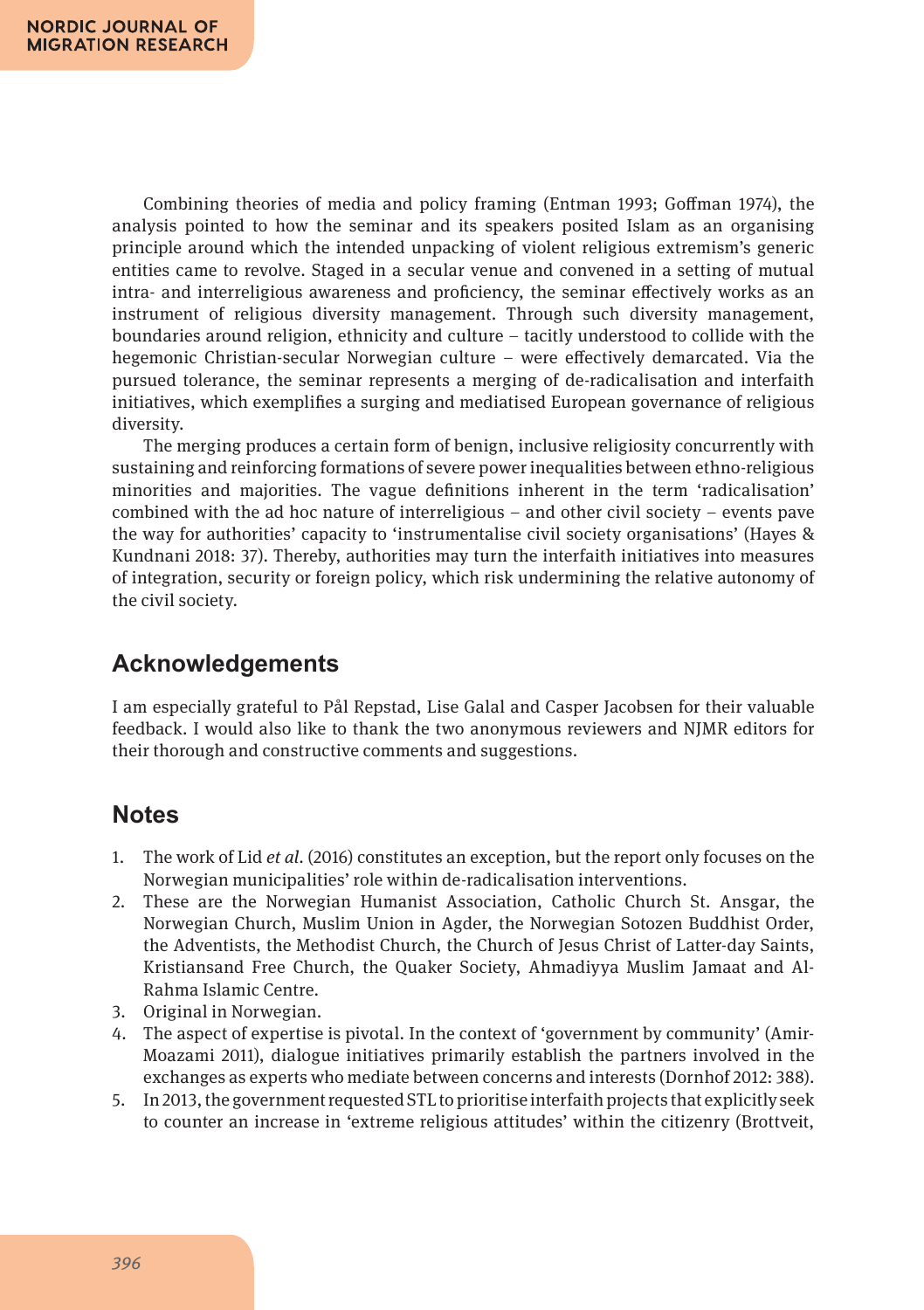Gresaker & Hoel 2015: 36). FTL has since then conducted annual de-radicalisation seminars on 'religious extremism' directed at local high school students.

- 6. All names have been changed for the sake of anonymity.
- 7. The number of practicing Jews in Norway is very low, and Anna was invited as a lastminute substitute, although she is not a practicing Jew, which she emphasised several times.
- 8. Vidar Kleppe was a member of parliament and deputy leader of the Progress Party until he was suspended and left the party in 2001. In 2002, he (co)founded the Democrats Party – a national conservative political party without parliamentary representation. Since 2003, he has held office in the Vest-Agder county council and the Kristiansand municipal council. SIAN, established in Agder in 2008, has long been among the largest membership organisations of the anti-Muslim far-right.
- 9. 'Je suis Charlie' is a slogan and logo created by the French art director Joachim Roncin and adopted by supporters of freedom of speech following the attack in the French satirical newspaper *Charlie Hebdo* on 7 January 2015 killing 12 people. Here, the convenor alludes to both this attack and the attacks in Copenhagen in February of the same year killing two people.
- 10. Muslim civil society actors heavily criticized IRN in 2014, claiming that IRN was not determined enough in their dealings with 'radicalised Muslims'. Furthermore, there was a crisis in the long-standing dialogue between IRN and other faith communities in 2013 and 2014, according to Norwegian media reports (Bangstad & Elgvin 2016: 10).
- 11. Whereas Sarah Dornhof (2012: 393) has noted how Christianity in Germany has merged into the cultural heritage while Islam remains alien to the secular conception of the national community, this certainly holds true in the south of Norway, which has a substantial Christian tradition (Repstad 2009).

# **References**

- Abdel-Fadil, M 2005, 'Truede identiteter: Identitetsarbeid blant unge muslimer i Norge', in *Somaliere i Norge: Perspektiver på spåk, religion og integrering*, eds. K Nes, T Skoug & M Strømstad, Oplandske Bokforlag, Vallset, pp. 91-111.
- Abdel-Fadil, M & Liebmann, LL 2018, 'Gender, diversity and mediatized conflicts of religion: lessons from Scandinavian Case Studies', in *Contesting Religion: The Media Dynamics of Cultural Conflicts in Scandinavia*, ed. K Lundby, De Gruyter, Berlin, pp. 281-298, DOI:0.1515/9783110502060-021.
- Alghamdi, EA 2015, 'The representation of Islam in Western Media: the coverage of Norway terrorist attacks', *International Journal of Applied Linguistics and English Literature*, vol. 4, no. 3, pp. 198-204. DOI:10.7575/aiac.ijalel.v.4n.3p.198.
- Amir-Moazami, S 2011, 'Dialogue as a governmental technique: managing gendered Islam in Germany', *Feminist Review*, vol. 98, no. 1, pp. 9-27. DOI:10.1057/fr.2011.8.
- Bangstad, S 2011, 'The morality police are coming! Muslims in Norway's media discourses', *Anthropology Today*, vol. 27, no. 5, pp. 3-7. DOI:10.1111/j.1467-8322.2011.00825.x.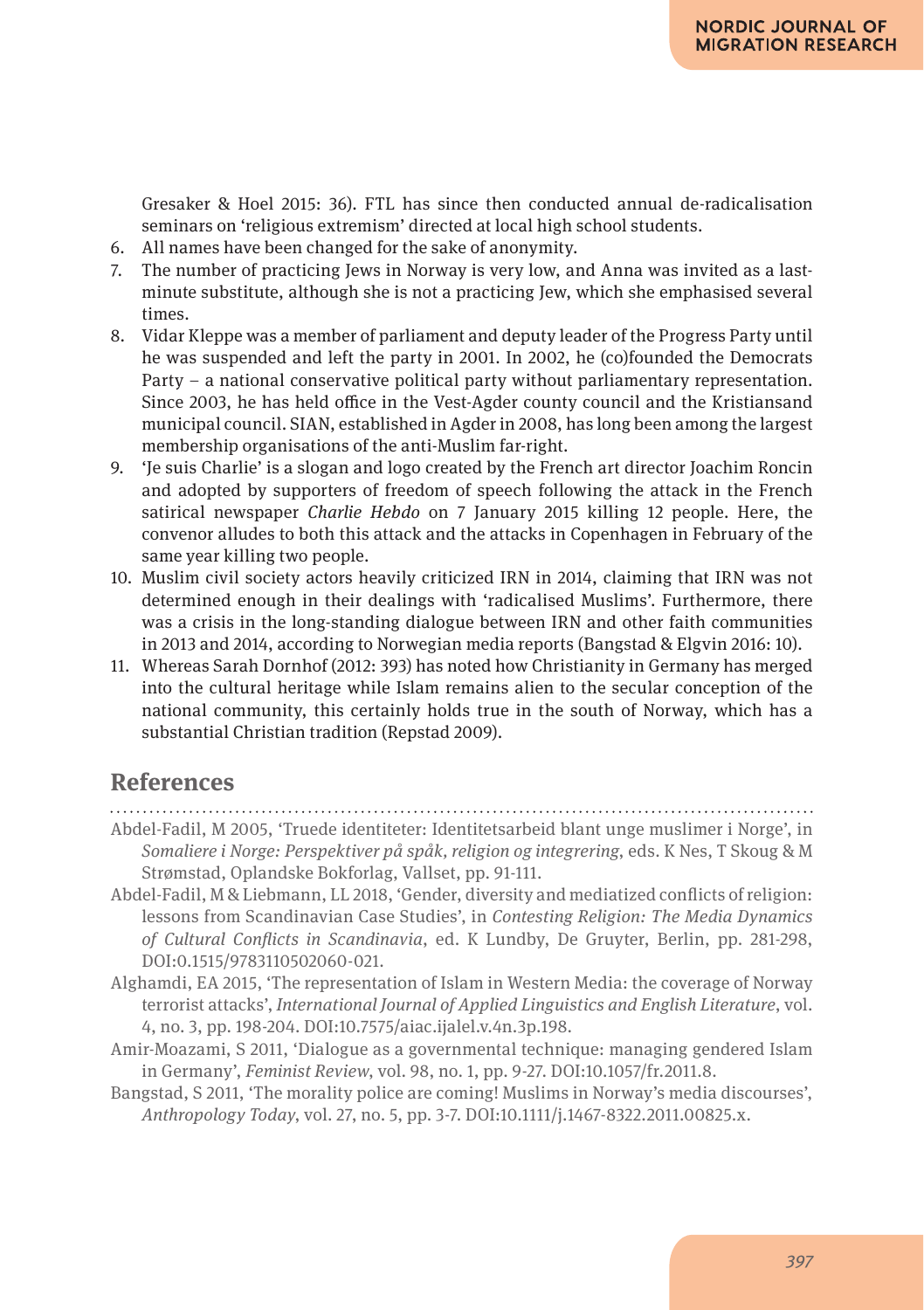- Bangstad, S 2016, 'Islamophobia: What's in a Name? Analysing the discourses of stopp Islamiseringen Av Norge (Stop the Islamisation of Norway, SIAN)', *Journal of Muslims in Europe,* vol. 5, no. 2, pp. 145-169. DOI:10.1163/22117954-12341324.
- Bangstad, S & Elgvin, O 2016, 'Norway' in *Yearbook of Muslims in Europe Vol. 8 (Final Draft Version)*, eds. O Scharbrodt, S Akgönül, A Alibašić, J Nielsen & E Racius, Brill, Leiden, pp. 1-24.
- Bilici, M 2010, 'Muslim Ethnic Comedy: Inversions of Islamophobia', in *Islamophobia/ Islamophilia: Beyond the Politics of Enemy and Friend*, ed. A Shryock, Indiana University Press, Bloomington, pp. 195-208.
- Biljefeld, WA 1996, 'Christian-Muslim relations: a burdensome past, a challenging future', *Word & World,* vol. XVI, no. 2, pp. 117-128.
- Brottveit, Å, Gresaker, AK & Hoel, N 2015, *"Det handler om verdensfreden'': En evaluering av rollen Samarbeidsrådet for tros- og livssynssamfunn, Norges Kristne Råd og Islamisk Råd Norge har i dialogarbeidet*, KIFO, Available from: <http://www.kifo.no/det-handler-omverdensfreden/>. [Last accessed 27.09.2018].
- Brown, W 2008, *Regulating aversion: tolerance in the age of identity and empire*, Princeton University Press, Princeton.
- Cesari, J 2013, *Why the west fears Islam: an exploration of Muslims in liberal democracies,*  Palgrave Macmillan, New York.
- Dornhof, S 2012, 'Rationalities of dialogue', *Current Sociology*, vol. 60, no. 3, pp 382-398. DOI:10.1177/0011392111426190.
- Døving, CA 2012, 'The Hijab debate in the Norwegian press: secular or religious arguments?', *Journal of Religion in Europe,* vol*.* 5, no. 2, pp. 223-243. DOI:10.1163/187489212X639208.
- Entman, RM 1993, 'Framing: toward clarification of a fractured paradigm', *Journal of Communication*, vol. 43, no. 4, pp. 51-58. DOI:10.1111/j.1460-2466.1993.tb01304.x.
- Es, MA 2017, *Stereotypes and self-representations of women with a Muslim background: the stigma of being oppressed*, Palgrave Macmillan, Cham.
- Eskjær, MF, Hjarvard, S & Mortensen, M 2015, 'Introduction: three dynamics of mediatized conflicts' in *The Dynamics of mediatized conflicts*, eds. MF Eskjær, S Hjarvard & M Mortensen, Peter Lang, New York. pp. 1-27.
- Fangen, K & Kolås, Å 2016, 'The "Syria Traveller": reintegration or legal sanctioning?' *Critical Studies on Terrorism,* vol. 9, no. 3, pp. 414-432. DOI:10.1080/17539153.2016.119 2260.
- Goffman, E 1974, *Frame analysis: an essay on the organization of experience*, Harper Colophon Books, New York.
- Hayes, B & Kundnani, A 2018, 'The globalisation of countering violent extremism policies: undermining human rights, Instrumentalising Civil Society', The Transnational Institute (TNI), Available from: <https://www.tni.org/en/publication/the-globalisationof-countering-violent-extremism-policies>. [Last accessed 27.09.2018].
- Haynes, J 2013, 'Introduction', in *Religious actors in the public sphere: means, objectives, and effects*, eds. J Haynes & A Henning, Routledge, Abingdon, pp. 113-131. DOI:10.4324/9780203807354.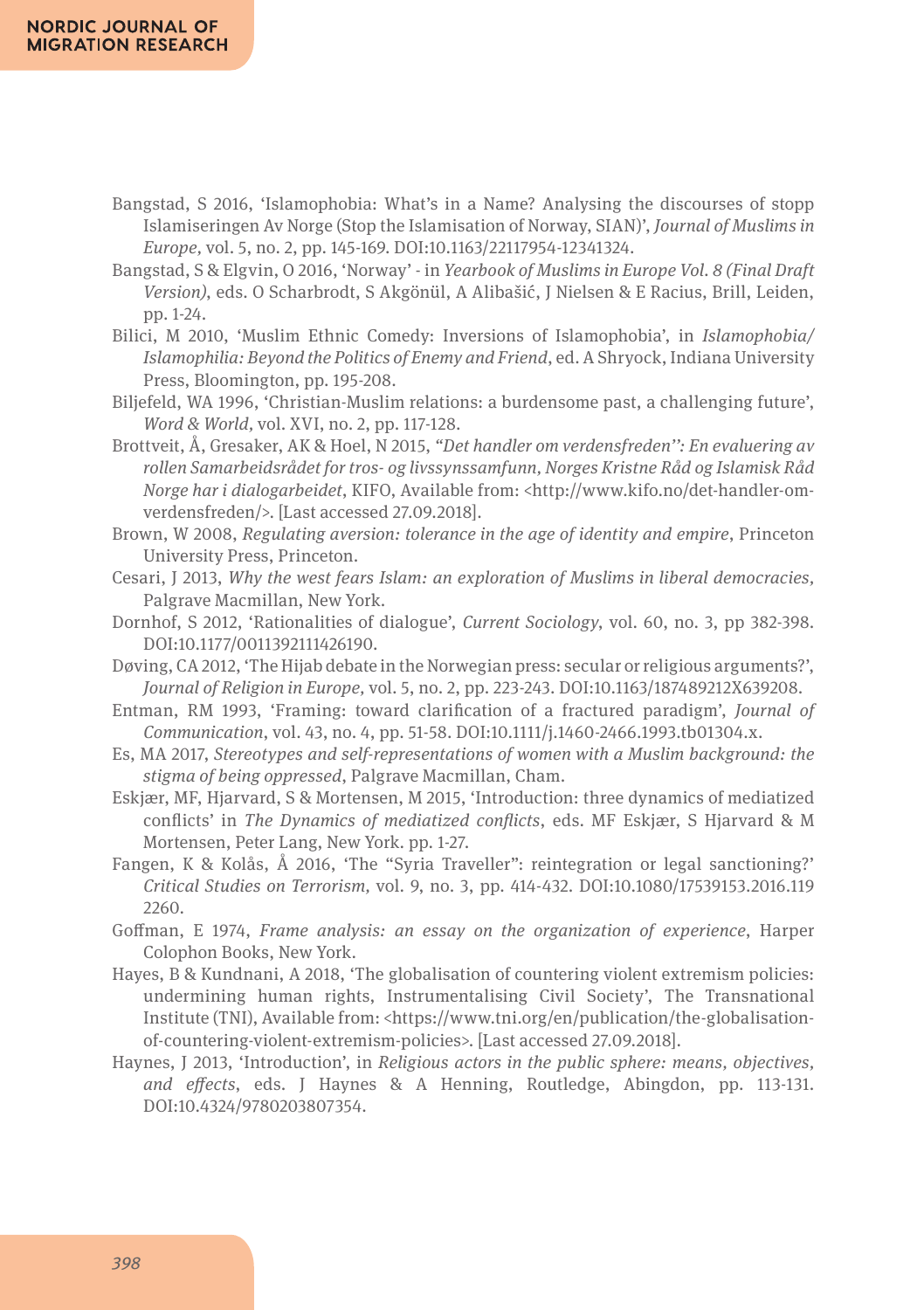- Hepp, A, Hjarvard, S & Lundby, K 2015, 'Mediatization: theorizing the interplay between media, culture and society', *Media, Culture & Society*, vol*.* 37, no. 2, pp. 314-324. DOI:10.1177/0163443715573835.
- Herbert, D 2018, 'Perspectives: theorizing mediatized civic settings and cultural conflict', in *Contesting religion: the media dynamics of cultural conflicts in Scandinavia*, ed. K Lundby, De Gruyter. Berlin, pp. 155-170. DOI:10.1515/9783110502060-014.
- Hjarvard, S & Lövheim, M (eds.) 2012, *Mediatization and religion. Nordic perspectives*, Nordicom, Gothenburg.
- Kinnvall, C & Nesbitt-Larking, P 2011, 'Global insecurity and citizenship strategies: young Muslims in the west', *Distinktion: Journal of Social Theory*, vol. 12, no. 3, pp. 271-290. DO I:10.1080/1600910X.2011.619344.
- Kulturdepartementet 2014, *Utlysning: Tilskudd Til Dialog Og Forebyggning Av Radikalisering*. Available from: <https://www.regieringen.no/no/aktuelt/Utlysning-Tilskudd-tildialog-og-forebygging-av-radikalisering/id2005272/?id=2005272>. [Last accessed 26.09.2018].
- Kundnani, A 2014, *The Muslims are coming! islamophobia, extremism, and the domestic war on terror*, Verso, New York.
- Lakoff, G 2014, *The all new don't think of an elephant!: know your values and frame the debate*, Chelsea Green Publishing, White River Junction.
- Lid, S, Winswold, M, Søholt, S, Hansen, SJ, Heierstad, G & Klausen, JE 2016, *Forebyggning Av Radikalisering Og Voldelig Ekstremisme: Hva Er Kommunenes Rolle?* By- og regionforskningsinstituttet NIBR, Available from: <http://www.hioa.no/Om-OsloMet/ Senter-for-velferds-og-arbeidslivsforskning/NIBR/Publikasjoner/Forebygging-avradikalisering-og-voldelig-ekstremisme2>. [Last accessed 27.09.2018].
- Liebmann, LL 2017, 'Interfaith dialogue in Christian Norway: enactment of inclusive religiosity as civilized behavior', *Journal of Religion in Europe,* vol. 10, no. 3, pp. 301-327. DOI:10.1163/18748929-01003003.
- Liebmann, LL 2018, 'Media, Muslims and minority tactics: compelling dialogues in Norway', in *Contesting religion: the media dynamics of cultural conflicts in Scandinavia*, ed. K Lundby, De Gruyter, Berlin, pp. 187-204. DOI:10.1515/9783110502060-016.
- Lövheim, M, Jernsletten, HH, Herbert, D, Lundby, K & Hjarvard, S 2018, 'Attitudes: tendencies and variations', in *Contesting religion: the media dynamics of cultural conflicts in Scandinavia*, ed. K Lundby, De Gruyter, Berlin, pp. 33-50. DOI:10.1515/9783110502060-007.
- Lundby, K 2017, 'Mediebruk og Konflikter: Om Religion i Norge'. *Norsk Medietidsskrift*, vol. 24, no. 4, pp. 1-19.
- Lundby, K (ed.) 2018, *Contesting religion: the media dynamics of cultural conflicts in Scandinavia*, De Gruyter, Berlin.
- Malik, J 2013, 'Integration of Muslim migrants and the politics of dialogue: the case of modern Germany', *Journal of Muslim Minority Affairs*, vol. 33, no. 4, pp. 495-506. DOI:10 .1080/13602004.2013.866350.